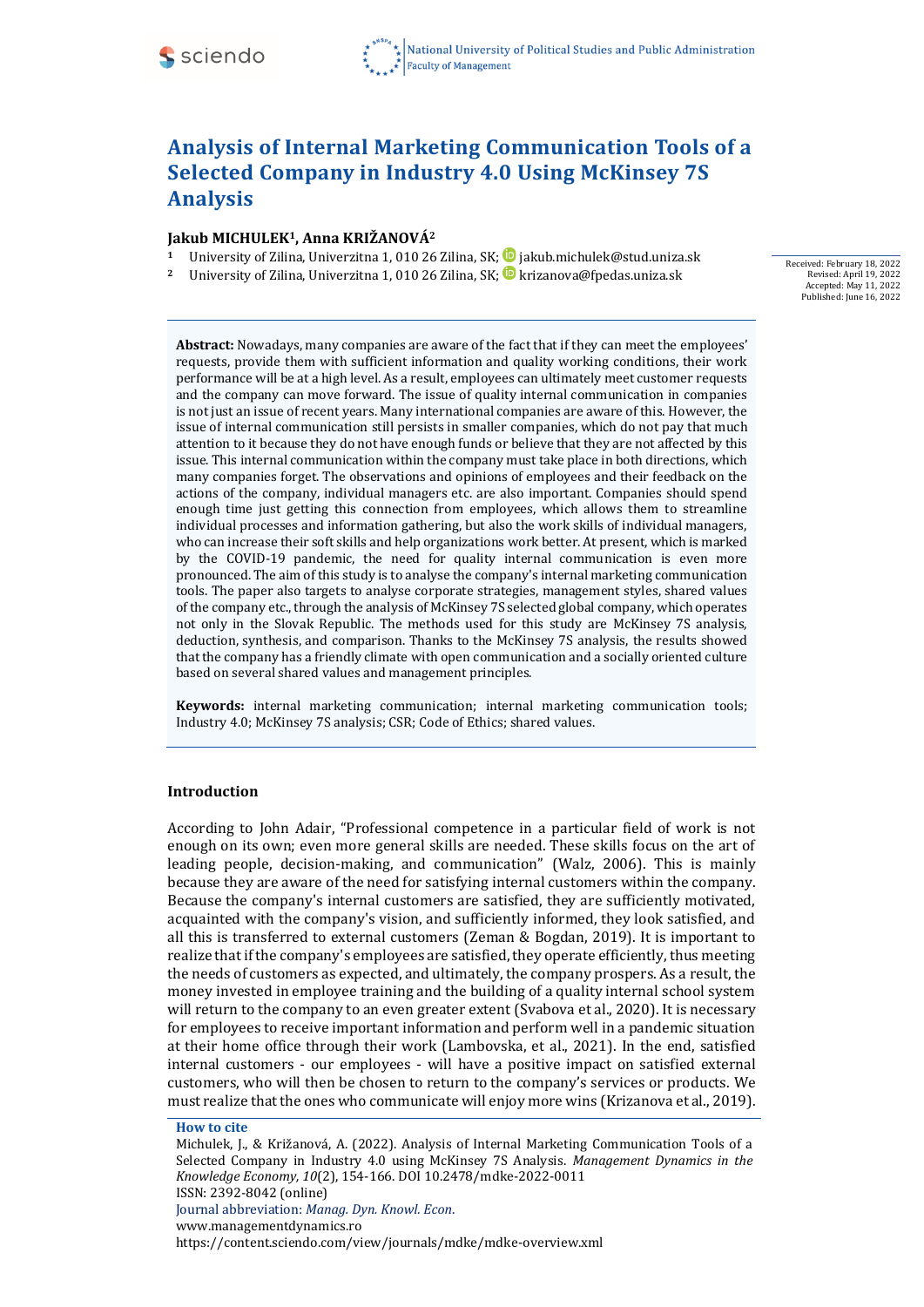The topic of internal marketing communication is an important topic in the operations work of every company. It is one of the many ways a company can achieve specified goals. If a company creates the right strategy of internal marketing communication, employees will understand the company's goals, culture, and motivation. Employees will feel like a part of the company and, for them will be easier to do their work right. The timeliness of this topic is also underlined by the current situation around COVID-19 when several employees work from home in the form of a home office (Vercic et al., 2021). That is why, under current conditions, the pressure on internal marketing communication in the company significantly increases.

The main research question of this paper is to determine and clarify how the international company, which operates in countries around the world, deals with internal marketing communication. What are the company's strategy, shared values, structure, tools it uses etc., which affect communication? We used McKinsey 7S analysis to find out the answer to the previous question. At the same time, we pointed out the possibility of using the abovementioned analysis in the area of internal marketing communication.

This paper consists of a literature review, methodology, characteristics of the researched company, research, and conclusion. In the literature review, we summarized the theoretical background of internal marketing communication from domestic and foreign authors. In methodology, we described the principle of McKinsey 7S analysis. Chapter three provides basic information about the company's history and product portfolio. In chapter four, we stated the results of McKinsey 7S analysis and we described the tools of the internal marketing communication used in the company. In the chapter Conclusion, we summarized key information from the literature and the findings.

#### **Literature review**

The industry is part of the economy that designs products characterized by high mechanization and automation. These are the factors necessary to maintain the competitiveness and continuous progress of businesses nowadays. The term Industry 4.0 collectively refers to a wide range of current concepts such as smart factories, cyberphysical systems, self-organization, new systems in distribution and procurement, new systems in the development of products and services, adaptation to human needs, and Corporate Social Responsibility (Lasi et al., 2014).

Industry 4.0 represents a new industrial revolution with a gradual convergence between physical and digital space, driven by the merging of revolutionary technologies such as the physical systems of the Internet of Things (IoT) and artificial intelligence (AI), etc. In support of these new technologies, traditional production resources have been transformed into intelligent objects enhanced by identification, scanning, and networking capabilities. Hyper-connection, digitization, and sharing in the context of Industry 4.0 have the potential to revolutionize or at least change the way manufacturing operations are carried out and thus how operations should be managed (Guo et al., 2021).

For the first time, the term "CSR" was defined by Bowen as the obligations of companies to implement the proper policies, make the right decisions, or monitor those activities, according to the goals and values of their company. CSR means using its resources and engaging in activities designed to increase its profits, in compliance with the law and good morals, namely engaging in open and free competition without fraud. Davis defines CSR as the consideration and response of a company to problems in the area of narrow economic and legal requirements of the organization to achieve social benefits and, of course, economic profit (Nadanyiova & Gajanova, 2020). There are numerous global studies dedicated to CSR that demonstrate the positive impacts and benefits of CSR for businesses (Krizanova & Gajanova, 2016).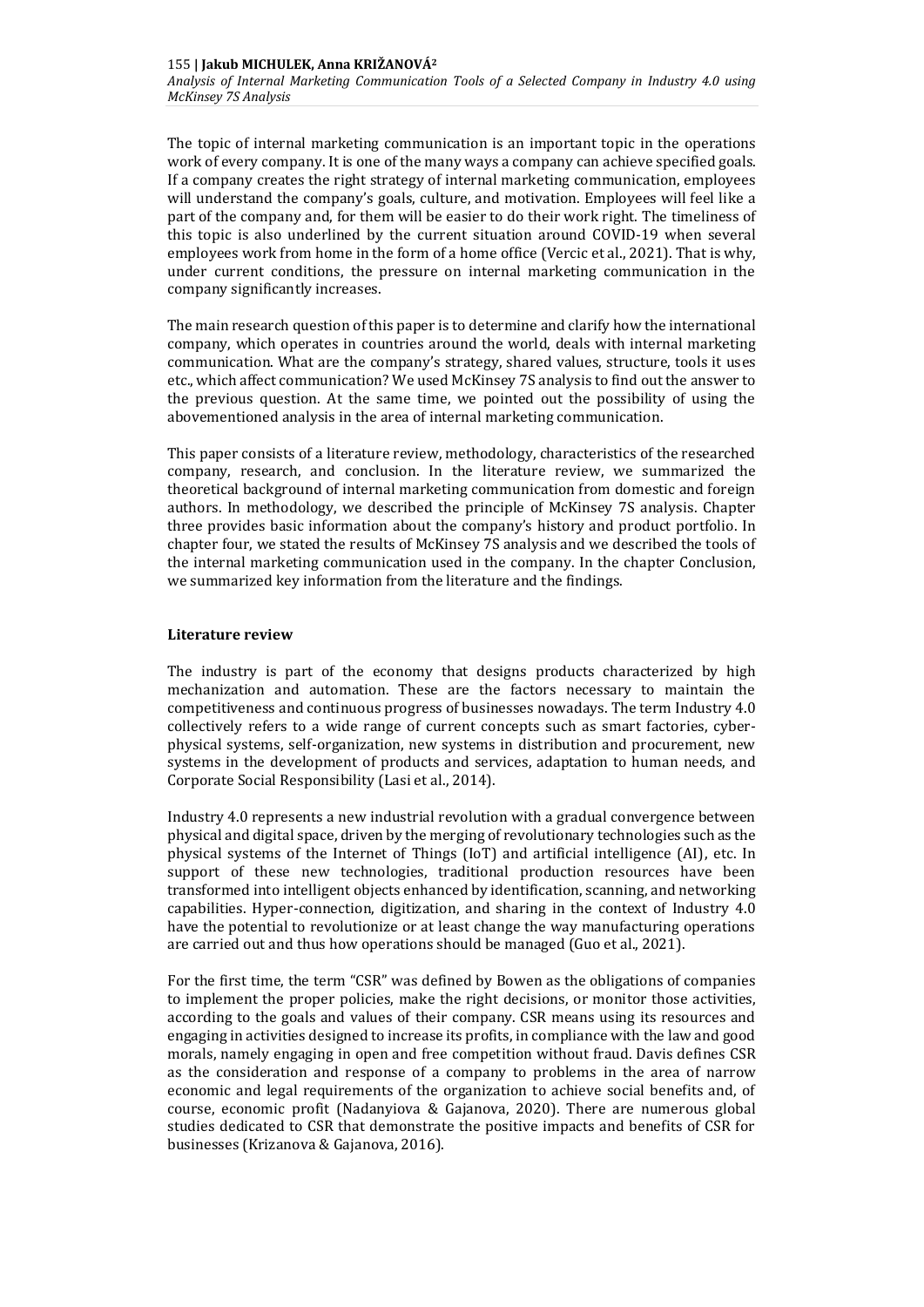Organizations are increasingly using CSR activities to position their brand in the eyes of consumers, employees, and other stakeholders, for example, through their annual website reports etc. However, according to recent research, communication about social activities does not always bring benefits to the communicating organization, mainly because CSR communication can provoke skepticism and cynicism from stakeholders. A systematic interdisciplinary examination of CSR communication could provide a basic definition of CSR communication that emphasizes the role of such communication and outlines key CSR communication tactics, such as social and environmental reporting, internationally recognized CSR frameworks, and different ways of involving stakeholders in two-way communication processes. Key questions include what to say - and how to say it - about an organization's CSR programs and achievements without making it seem like a selfserving or risky stakeholder cynicism (Lindgreen & Swaen, 2010). It is necessary to realize that it is desirable to inform the employees about social or environmental activities, who, as a result, can better identify with the company's activities and the company itself.

We understand communication as the process of sending and receiving signals, and by attaching a signal (verbal or nonverbal), we attach a certain meaning. In psychology, communication is not only the transfer of information between the communicator and the recipient but also self-presentation, self-affirmation, and the exchange of meanings between people through verbal and nonverbal symbols (Michulek, 2021). Communication in the organization manages activities and integrates information into an organized, distinguishable form and maintains or changes this form for subsequent activities. Therefore, dealing with organizational communication means examining the basic social processes that build and maintain the solid structures of society.

On the one hand, an effective process of internal communication contributes to the proper functioning of the management and the entire organization. On the other hand, many problems that occur in the management system result from poor communication. It is necessary to realize that the selection of appropriate communication channels must be made, and a specific flow of information developed into a management system. Effective information systems should stimulate the development of areas where the organization's units operate. This is why in order for internal communication to be effective, it is necessary for employees to be involved in the process of achieving goals and strategies, while understanding the organizations. Employees should be treated as equal to external customers in terms of their importance. This can generate the creation of internal customer loyalty, which leads to a stronger identification and connection with the organization. Many poorly informed employees do not identify with the organization, which translates into them not being involved into achieving organizational goals and strategies (Jakubiec, 2019).

Communication has been a topic with many meanings and uses in recent years because it is fundamental when it comes to human existence and functioning. Whether written, verbal or non-verbal, personal or impersonal, communication is an essential part of human behavior in the social sciences, such as psychology, sociology, political science, sociolinguistics, management etc. According to most academics, communication can be considered pragmatic, meaning that we communicate to get what we need and to achieve the goals we have set. Communication skills help determine success or failure in achieving goals (Kanki, 2010).

The basis of human communication is a fulfillment of the basic need, which is interaction between people. Communication strengthens feelings of belonging and cohesion between people through mutual understanding. Without good and high-quality communication links, the factors that increase the efficiency of employees are negatively affected in the company (Onyeator & Okpara, 2019). These factors include (Table 1):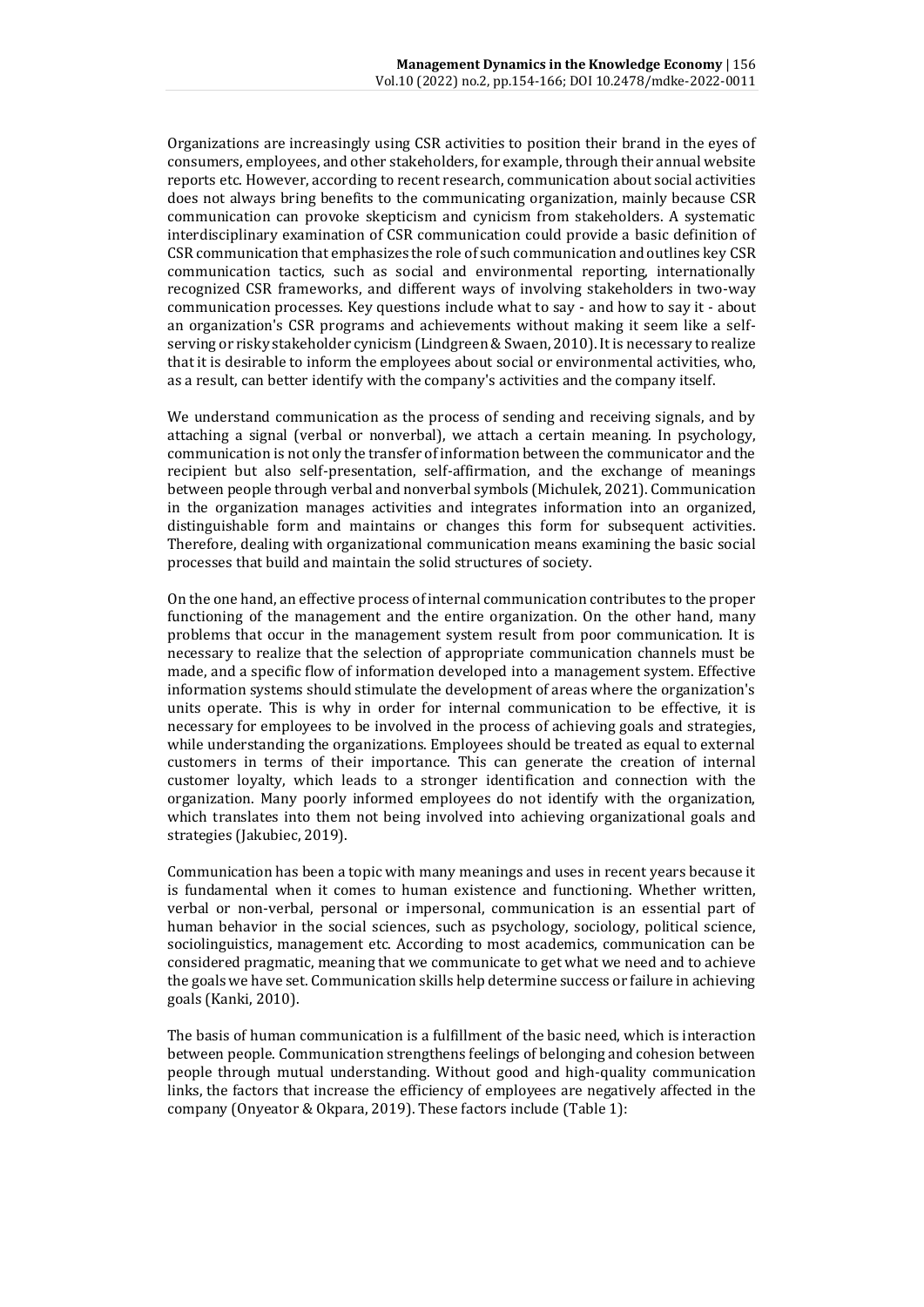#### 157 **| Jakub MICHULEK, Anna KRIŽANOVÁ<sup>2</sup>**

*Analysis of Internal Marketing Communication Tools of a Selected Company in Industry 4.0 using McKinsey 7S Analysis*

| <b>Table 1. Communication factors</b>                                                                     |
|-----------------------------------------------------------------------------------------------------------|
| <b>Communication factors</b>                                                                              |
| Cooperation between employees, between employees and management, or between<br>departments and work teams |
| Identification with the job and the job                                                                   |
| Identification with the company itself and its goals                                                      |
| A sense of self-realization and the importance of one's work                                              |
| Good working and interpersonal environment                                                                |
| Protection against negative information influences                                                        |
| Prerequisite for creating a successful and quality corporate culture                                      |

Source: Own processing according to Onyeator and Okpara (2019)

In many workplaces, employees need to understand industry jargon and communicate subtle differences in organizational culture effectively and efficiently. Workers without expertise face other barriers, and many need to overcome adaptation and industrial jargon in addition to subtle shades (Huang, 2020).

Internal communication is one of the fastest-growing specializations in public relations and communication management. Its rise began in the 1990s in the United States and subsequently spread to Europe with growing power in the new millennium. Many factors, such as globalization, deregulation, and economic crises, have brought with them permanent restructuring, staff reductions, outsourcing, mergers and acquisitions, and other types of creative destruction (Vercic et al., 2012).

Internal marketing is a philosophy of marketing management that understands employees as customers of the company. Internal marketing promotes products primarily to employees, and when they are satisfied, they are directed to customers. Despite the critical role of internal marketing as a link between a company's external marketing goals and its internal capabilities, very few companies use internal marketing practically (Gwinji et al., 2020).

Some authors have argued for a long time that the role of the marketing management function should be to initiate, negotiate, and manage the exchange relations between the internal and external components of society. Scharf et al. (2020) conducted research, whose results showed that internal communication effectively contributes to organizational goals and that the process of communicating with and leading people is a key factor in achieving those goals. However, if a company uses information technology systems acquired to facilitate the organization's communication process, they have a negative impact on internal communication and its goals. We must realize that internal marketing was primarily created to attract, motivate, and retain the best qualified employees in the company focused, on services.

Internal communication as a tool of human resources function has become important in the recent times. With its gradual development, it is now perceived as a tool that - with effective work - can become a strong motivator, but also a strong stress factor. The functioning of internal communication becomes an important working state, and its content is related to marketing, human resources, and the ability of managers to work with the most important goals, i.e., focus on providing information support, setting up processes for work performance, and creating conditions for cooperation and climate in order to support work performance and attitudes of employees (Hola & Pikhart, 2014). The area of internal communication is under-explored (Manoli & Hodgkinson, 2021).

Nowadays, the situation in the marketplace is hugely competitive and this competitiveness is still rising. In response, companies are searching for solutions, that will help them perform better and preserve their competitive advantage. The key factor which influences employees' opinions, behavior, and work performance is effective internal communication. One of the ways to achieve it is to adopt internal marketing orientation.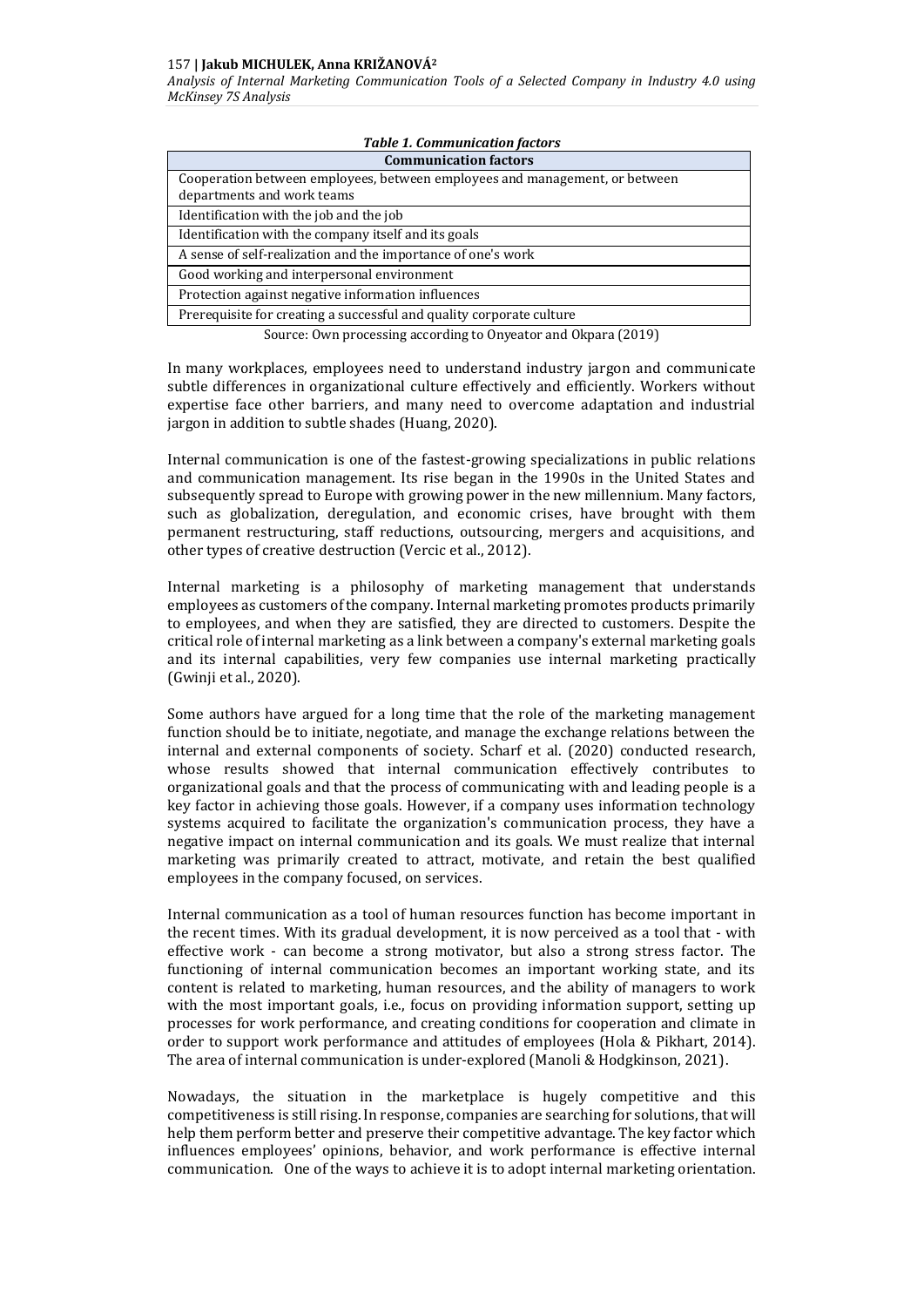Internal marketing emphasizes the importance of a company's behavior to its employees. If the company treats employees well, then they will be more willing to work with a positive approach and will transfer this approach to the provision of services to external customers (Yu et al., 2020). De Bruin et al. (2020) conducted research to find out the impact of internal marketing communication on customer satisfaction.

Al Samman and Mohmaed (2020) conducted research confirming the assumption that internal marketing has an impact on customer orientation. The positive effect of internal marketing communication was highlighted.

In the current competitive environment, companies need to consider how to improve their competitive position. One possibility is to reconsider relations with foreign employees. Internal communication is one of the ways to influence employee engagement, improve the employer's brand, reduce employee turnover, or attract and retain highly qualified employees (Adjani & Satrya, 2020).

When we summarize all the existing definitions, we can say that internal communication takes place at all organizational levels, and it consists of formal and informal communication, facilitating information sharing through managerial planning, employee interaction that helps build relationships, trust, and a sense of belonging. Thus, there is a need for marketers to influence and motivate employees to jointly change the processes needed to effectively implement marketing plans. This can be facilitated if they see the organization as their customers perceive it. Ultimately, this leads to a marketing strategy that has a greater impact on the company than marketing orientation and marketing capability throughout the organization (Araujo & Miranda, 2020). The topic of internal marketing orientation has been investigated by Muneeb et al. (2020) too.

Communication is indispensable for achieving cooperation in the company. The reasons why internal business communication is important are brought into the spotlight in the shape of employees having a better overview of what is happening in the company, as well as the fact that employees should be more attentive to changing needs and circumstances and they require more information (Vos & Schoemaker, 2011).

Internal marketing is a philosophy in management that talks about employees as the company's customers. Internal marketing promotes products primarily oriented to employees, and when they are satisfied, they can then promote the products to the customers. Despite the critical role of internal marketing as a connection between external marketing goals and the internal capabilities of a company, only a very small number of companies use internal marketing in practice. When a company is developing new internal marketing communication, it must take into account the fact that socio-economic and cultural factors are different in each corner of the globe (Michulek, 2021).

Internal marketing can be characterized as treating employees as internal customers and their work as internal products that meet the needs and requirements of these internal customers in addressing the company's goals. When internal customers (employees) are satisfied, then the motivation to create added value for external customers will be high. Internal marketing can be considered a unique resource for a company that supports the development of innovation and, subsequently, creates a competitive advantage. It is essential for internal entities to provide accurate and specific information in a permanent and coordinated way, i.e., the process of marketing communication (Zhang et al., 2022).

The concept of internal marketing has evolved through a process consisting of three interconnected stages, including focusing on employee and customer focus, and company focus. Internal marketing is defined as the managerial philosophy of treating employees as internal customers to align, motivate, and coordinate them (Chen et al., 2020). Internal marketing is essential because marketing plans and strategies involve organizational change, and it is not enough to independently analyze external markets to generate organizational change. Although research is limited, there is clear support for internal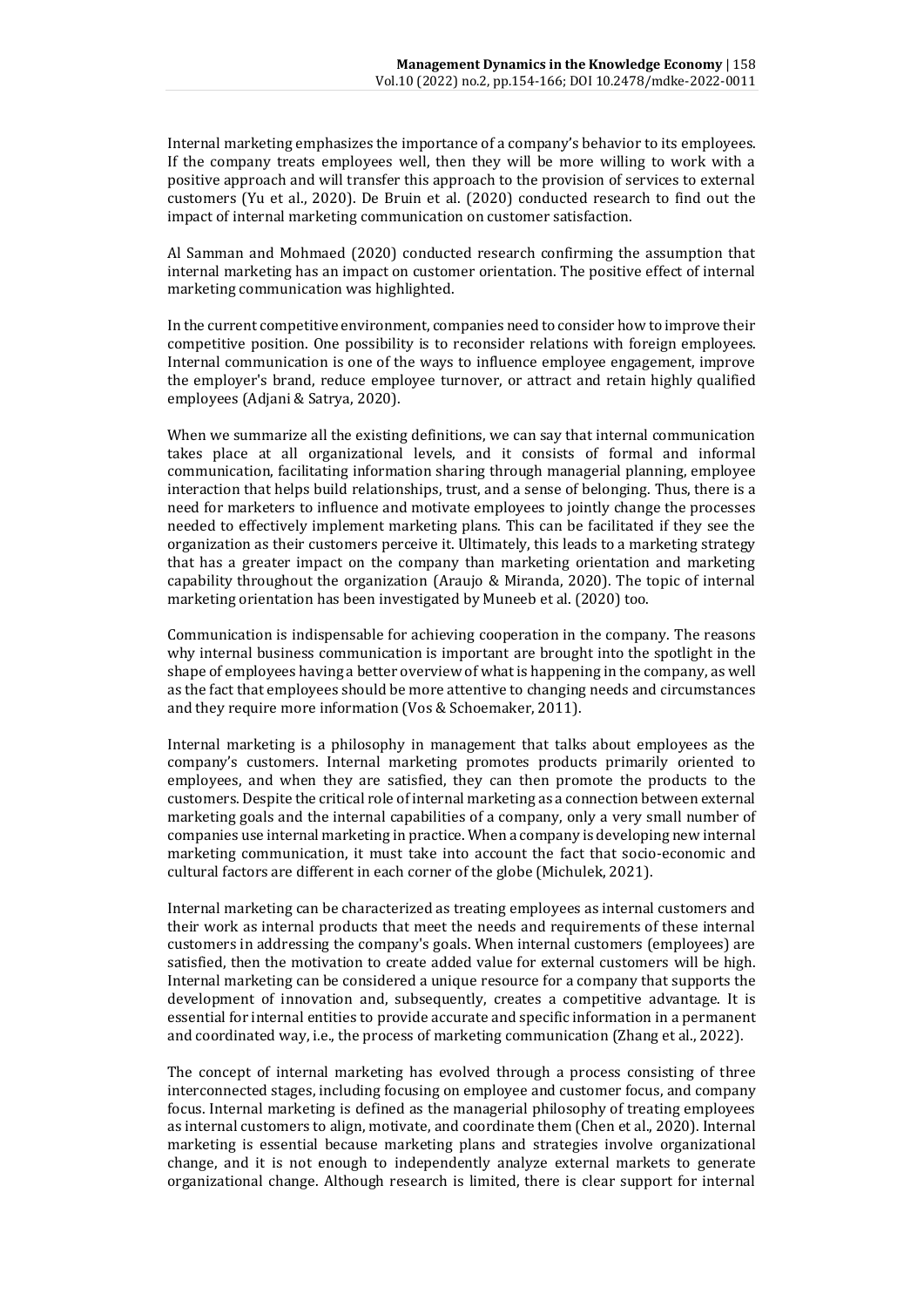marketing as a mechanism to facilitate change. Nevertheless, it is also important to consider the impact of the stakeholders' perspective on organizational change (Finney, 2011).

Internal communication is not just about communication within the company. Barykin et al. (2020) in their research point to the possibility of using social profiles of employees on corporate platforms such as blogs, websites, and social networks to assess compatibility in work team activities. It is one of the new innovative methodologies in personnel management.

Majerova et al. (2021) identified the phenomenon of the extrinsic notion of internal factors, which indicates the need for effective communication as a stimulus for the optimal functioning of the model when it comes to internal motivation of individual employees. It can be argued that existing principles and patterns of internal marketing communication should be critically reviewed, and incentive systems should be revised to contribute to the company's optimal market performance and sustainable development. Among the tools of internal marketing communication, we may include feedback, meetings, company meetings, internal training systems, codes of ethics, intranets, video conferencing, e-mail, etc.

## **Methodology**

The model was developed in the early 1980s by McKinsey and the Company. This model is used very often by academics, and also in practice, being one of the most popular tools for strategic planning. This model consists of seven independent factors, which are classified as hard elements (strategy, structure, systems) and soft elements (management style, shared values, collaborators, and skills) (Kocaoglu et al., 2019).

The 7S model is a well-known model for systematic thinking research. The model is based on the theory that for an organization to function well, the seven elements must be coordinated and mutually reinforcing (Liu, 2020). The significance of individual components is as follows (Figure 1):



*Figure 1. McKinsey 7S areas (Liu, 2020)*

*Strategy*: actions taken by the company in response to changes in the environment. *Structure*: composition of the company, coordination, is influenced by the strategy or size of the company.

*Systems*: formal and informal procedures that support strategy and structure.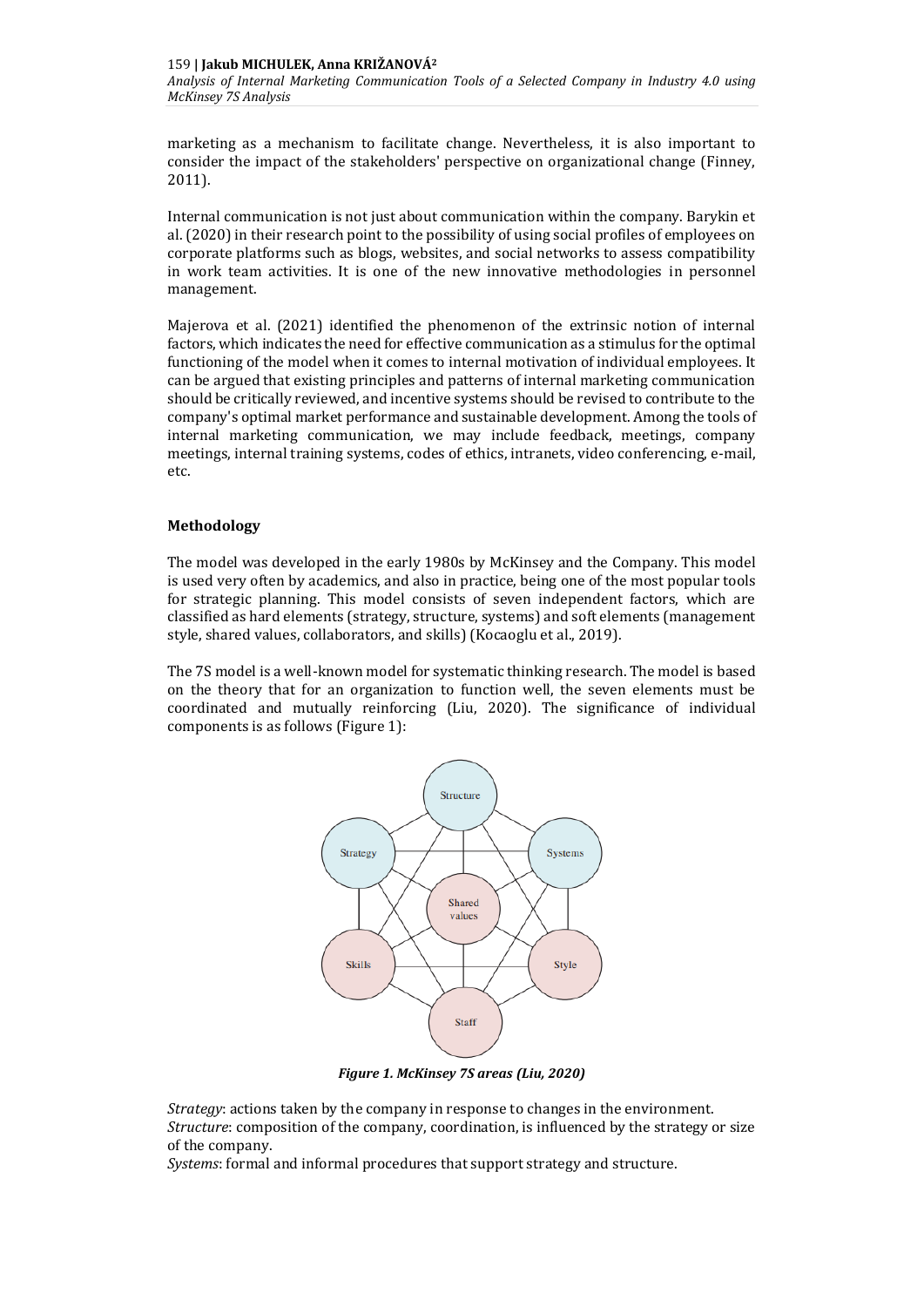*Managementstyle*: consists of organizational culture (values, standards that are part of life in the organization) and management style (actions of managers, what they focus on etc.). *Staff*: socialization processes, integration of new people into the company, people themselves.

*Skills*: skills of individual employees, but also the company as a whole.

*Shared values*: the basic idea around which a business is built, the values that employees perceive and follow (Tabataba'i, 2011).

## **Characteristics of the researched company**

The company was founded in the 19th century in the Swedish capital, Stockholm. It originally focused on the production of equipment used in railway construction. Later, the company took a strategic step when it started manufacturing steam engines. In the 1960s, the company fully entered the international market, and in the following years, they realized the need for the presence of sales representatives in individual countries, so they began to open several branches around the world. In the early '80s, the company reached the top in the production of drills and compressors. The company has been operating in the Slovak Republic since the 1990s, and during this period it continued to purchase other commercial companies. During the first decade of the 21st century, the first branches were opened in Asia, Africa, and Eastern Europe.

The company operates in 182 countries and employs over 39,000 people. The company functions based on the principle of B2B business relations, i.e., it cooperates directly with a large number of companies that use their machinery, equipment, and tools. The company has a very wide product portfolio. It offers its customers various types of innovative compressors, vacuum solutions, air conditioning systems, construction and mining equipment, power tools and assembly machines, demolition equipment, as well as industrial software solutions, including quality service. The company's product portfolio is divided into the areas shown in Figure 2.



*Figure 2. Product portfolio allocation* Source: Own processing according to internal material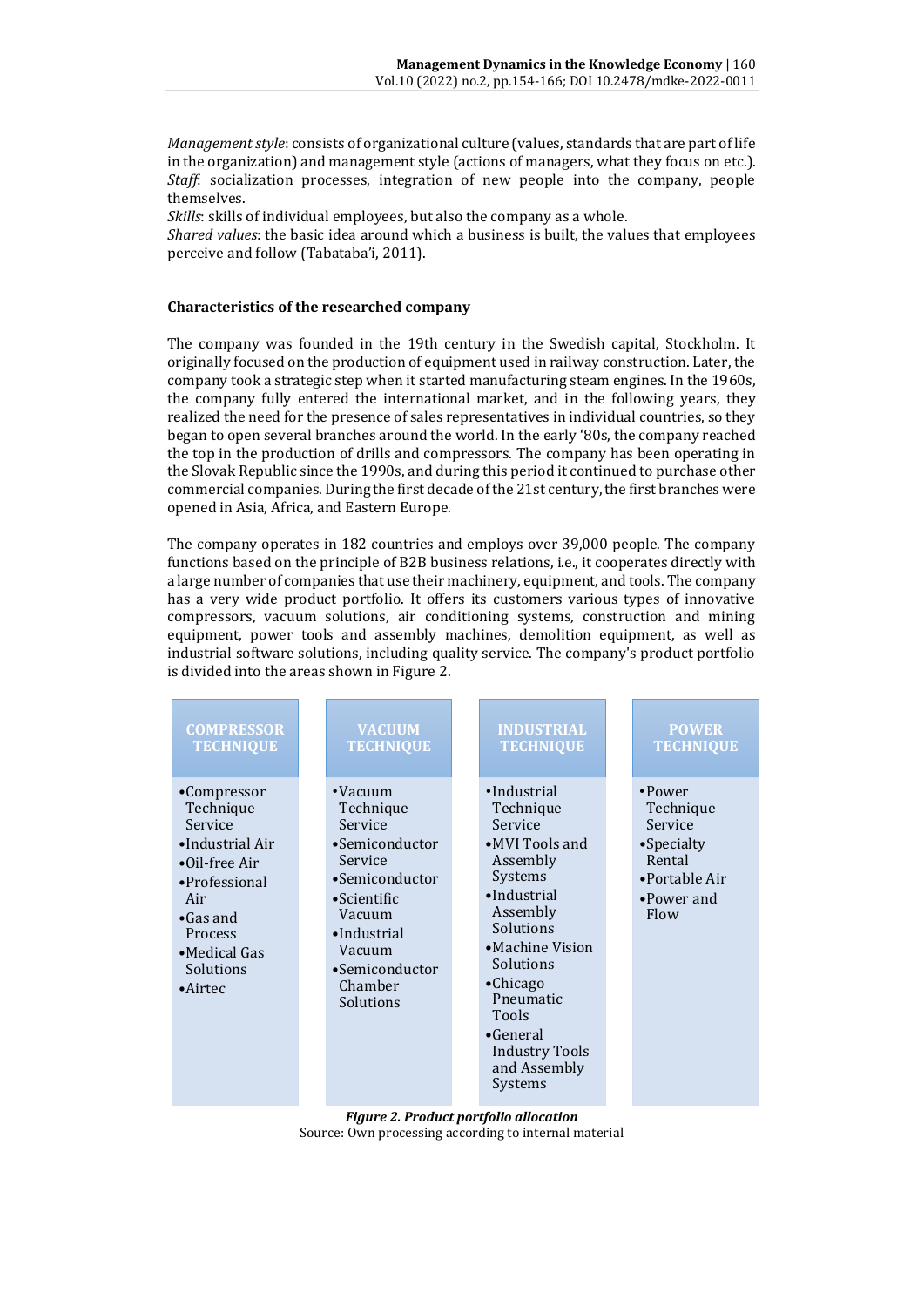## **Research findings**

The McKinsey 7S consists of seven factors. These include strategy, structure, management system, managerial style, co-workers, skills, and shared values. We analyzed the individual factors in the selected company as follows.

*Structure*: the company consists of several divisions, and one of these divisions is located in Slovakia. The organizational structure of the company is divisional. In Slovakia, this division deals with the sale and service of manufactured products. The company currently has 305 employees who work for the whole of Eastern Europe and cover, e.g., the Czech Republic, Poland, Hungary, Romania, and Slovenia. Within each country, there are managers who work in that country and have a senior manager who is responsible for those employees within that country. It is necessary to add that within this complicated structure of the Slovak division, each employee knows his tasks, competencies, and responsibilities. The company has unified communication channels, which makes work easier for all employees. Part of the communication is also feedback, where there is a weaker response from top to bottom, i.e., from the managers to the employees, but in the direction from the bottom up, such shortcomings are not visible.

*Strategy*: the company's strategy in internal communication is that all employees are informed about changes, that changes are communicated well in advance, and that all employees understand them. Within this company, the personnel department also has the obligation to group, unify, and transfer information to employees arising from the holding or division. Currently, however, in addition to these working principles, no precise strategies have been implemented in the company within the branch in Slovakia. The company is currently working on them.

*The management style*: because the company, as we have already mentioned, comes from Scandinavia, it is very socially oriented and is based on family corporate culture. The Slovak branch operates very openly, which can be observed in the relations between managers and employees. Every two years, employees have the opportunity to fill in a satisfaction questionnaire, where they also evaluate satisfaction with the management style etc. Employees have the opportunity to express their constructive opinions on issues or problems. Based on these characteristics, the management style can be characterized as democratic, as the emphasis is on building relationships and a friendly atmosphere, but management monitors the results of employees and leads them.

*System*: personal and electronic communication systems are used in the company. The company not only uses e-mails for communication, but also looks at communication as a priority through the MS Teams application, which has not been used in the company for a long time. The previous system was replaced in the company due to non-compliant management requirements. Due to the fact that international teams are set up in the company, various methods of meetings have been used for a long time, including video calls, as regular meetings of team members face-to-face would be time-consuming and costly. The overall level of employees in the use of communication programs is also at a higher level thanks to the organized training. Employees are also very helpful if one of them wants to learn to use the new functions, so colleagues who have experience with the function will not only give him feedback, but also help the others learn. The company also uses an intranet, which allows you to sign up for training etc. Personal communication takes place mainly through meetings, interviews, or consultations.

*Staff*: employees have the opportunity for career growth in the company. It is always possible to move to a higher managerial position, as the company offers vacant managerial positions in preference to employees over external employees. At the same time, this is reflected in the fact that the company does not have a high turnover of employees and about 50% of employees have been working in the company for 10 years or more. The company applies an active growth mindset within which there are two approaches, fixed mindset, and open mindset. Thanks to this setting, they try to show their employees the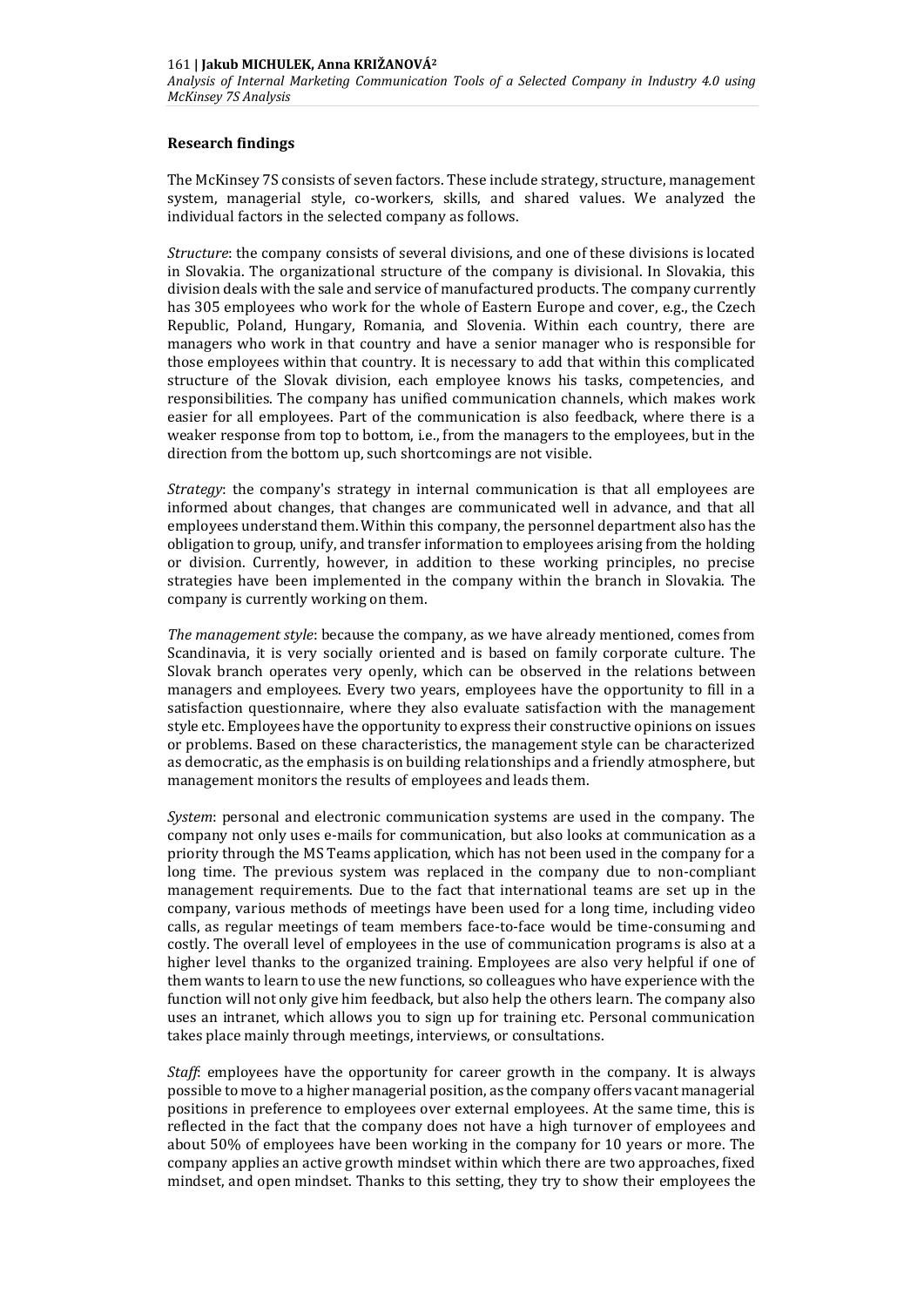way and benefits in how to solve problems and not avoid them. At the same time, the company leads its employees to focus on what they can do, not what bothers and limits them. The overall communication within the teams is at a high level, without significant barriers or manifestations of mobbing and bossing, it is also due to the fact that if the employees communicate with each other, they achieve better results. However, their motivation depends on the individual employees. When motivating, the company also monitors the interests of employees and tries to satisfy them, although this is not always possible.

*Skills*: employees have the opportunity to develop skills through training. These are focused on two areas, namely technical focus, and soft skill. Improving skills is also influenced by the evaluation of employees and feedback, which they can use to identify weaknesses and then work on them through various training programs. Knowledge of the products themselves within the company is important, not only for employees who perform their installation service or sales, but also for customer support, for example, so they can better orientate themselves in their work. When selecting new employees, the company proved to disregard, only the CV, experience, or schools where the candidates graduated. The first and attitude of the candidate are very important in interviews. Candidates are tested in various interviews during which it is monitored how they come up with a solution or their behaviour and its manifestations. For university graduates it is also taken into account the extent to which they were active in various part-time jobs during their studies.

*Shared values*: as we have already mentioned, the company is based on a family atmosphere that strengthens mutual relations and unites the team. A relaxed and friendly atmosphere is manifested not only in teambuilding or various events, but also in the work environment itself. In addition to these values, the company is based on 3 pillars, which are reflected not only in the external environment, but also in the direction of employees and internal communication. The company is constantly innovating in internal communication and encouraging interaction and employee's involvement.

## *Analysis of internal marketing communication tools*

LutherOne is used as an anonymous or public opportunity for each employee to praise another employee, thank him, provide feedback on the meeting, presentation, etc. It is a platform where all employees of the company have access, and this platform includes, for example, 360 reviews.

The organization also uses the intranet, the company's website accessible only to company employees. On this site, employees may find, for example, links to applications that are used at work. On the intranet, employees will also find links to the education system, where they can choose a training from a wide range of options offered.

MS Teams is also in place, for which employees are constantly trained to be able to work with this program at the highest level and to be able to use all the necessary functions of the program. The training used to get acquainted with MS Teams was taken over by the marketing department in the beginning.

The company has also recently started using the new LinkedIn Learning platform. This program has about 14,000 trainings available for the company, with different levels of complexity and effort required. They are offered in various languages, such as English, Spanish, or other international languages. The platform offers various hard skills courses, e.g., in MS Excel or other MS Office programs, as well as soft skills ones dedicated to communication, presentation skills etc.

The company, like many other companies, has developed a code of ethics, which is named the Business Code. They have defined relationships with five groups, namely: employees, customers, business partners, shareholders, society, and the environment. One of the main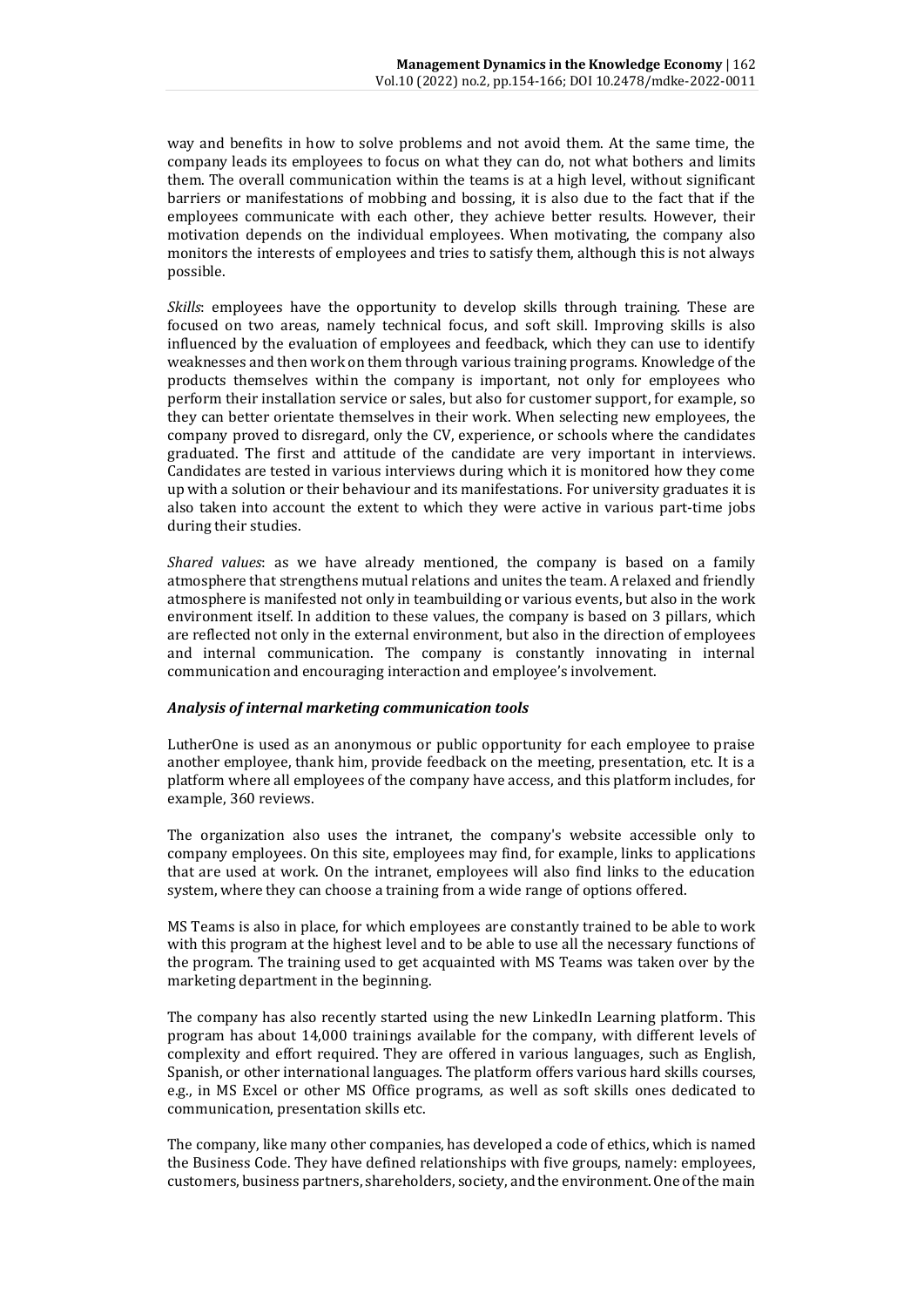goals of the company is to offer a safe and healthy working environment for all employees. The code directly states that employees have training and development opportunities that will ensure their growth in the organization.

## **Conclusions**

It is typical for large companies, especially foreign ones, to be interested in internal marketing communication, but even today, there are companies that do not place much emphasis on internal marketing communication and underestimate it. This does not only apply to large companies, but also to small companies, which think that this issue does not concern them or is expensive for them.

In the literature review, we brought several studies from abroad where it was shown that internal communication affects the good image of the company and its perception by interest groups. Likewise, if employees understand the company's goals and vision and identify with its culture, they will be happy to do their job. If the organization can explain their vision sufficiently to them, provides them with sufficient information, a quality working environment, and the possibility of continuous development, then, in the end, they will be able to meet customer requirements very well and satisfy customers' needs. This means that investing in quality internal marketing communication will pay off.

We can state that the goal of our article is to analyze the company's internal marketing communication tools and analyze corporate strategy, management style, shared business values etc. through the analysis of McKinsey 7S selected global company, which operates not only in the Slovak Republic.

Thanks to the McKinsey 7S analysis, we found that the company has a friendly climate with open communication, and it has a socially oriented culture based on several shared values and management principles. Even though the company operates in a number of countries around the world, it consists of many divisions, so it can ensure very good communication, i.e. effective distribution of information to the necessary places at the required time. A number of business processes and new communication tools used in the company help with this. By operating in different countries of the world with different cultures, the company can ensure the proper functioning of the entire organization as well as individual international teams. The company has established a simple internal communication strategy based on distributing information to the right extent to the positions where it is needed at the required time. At the same time, there is a Scandinavian origin to the style of business management. There are good interpersonal relationships within the organization, employees have the opportunity for job growth and gradual integration into higher positions.

The analysis of individual tools of internal marketing communication showed us the high quality of internal communication, on which a company focused on the satisfaction of its employees is based. It uses some of the best applications that can be used, e.g., for employee satisfaction, LutherOne and MS Teams feedback for video calling, file sharing, and quick contact or task assignment. It also informs employees every year about the results achieved for the given year at Sales meetings, where it also highlights the next plans. The company also provides its employees with various Coffee Breaks, where they can freely discuss, Safety, Health & Environment Events or Christmas parties etc. At the same time, employees have great opportunities for the development of soft and hard skills, either through an internal or external training system or through the LinkedIn Learning platform.

In addition to traditional tools, modern tools are also used for the organization of conferences, obtaining feedback on the functioning of the company, individual teams, or the employees themselves. All this and the company's constant innovations in the field of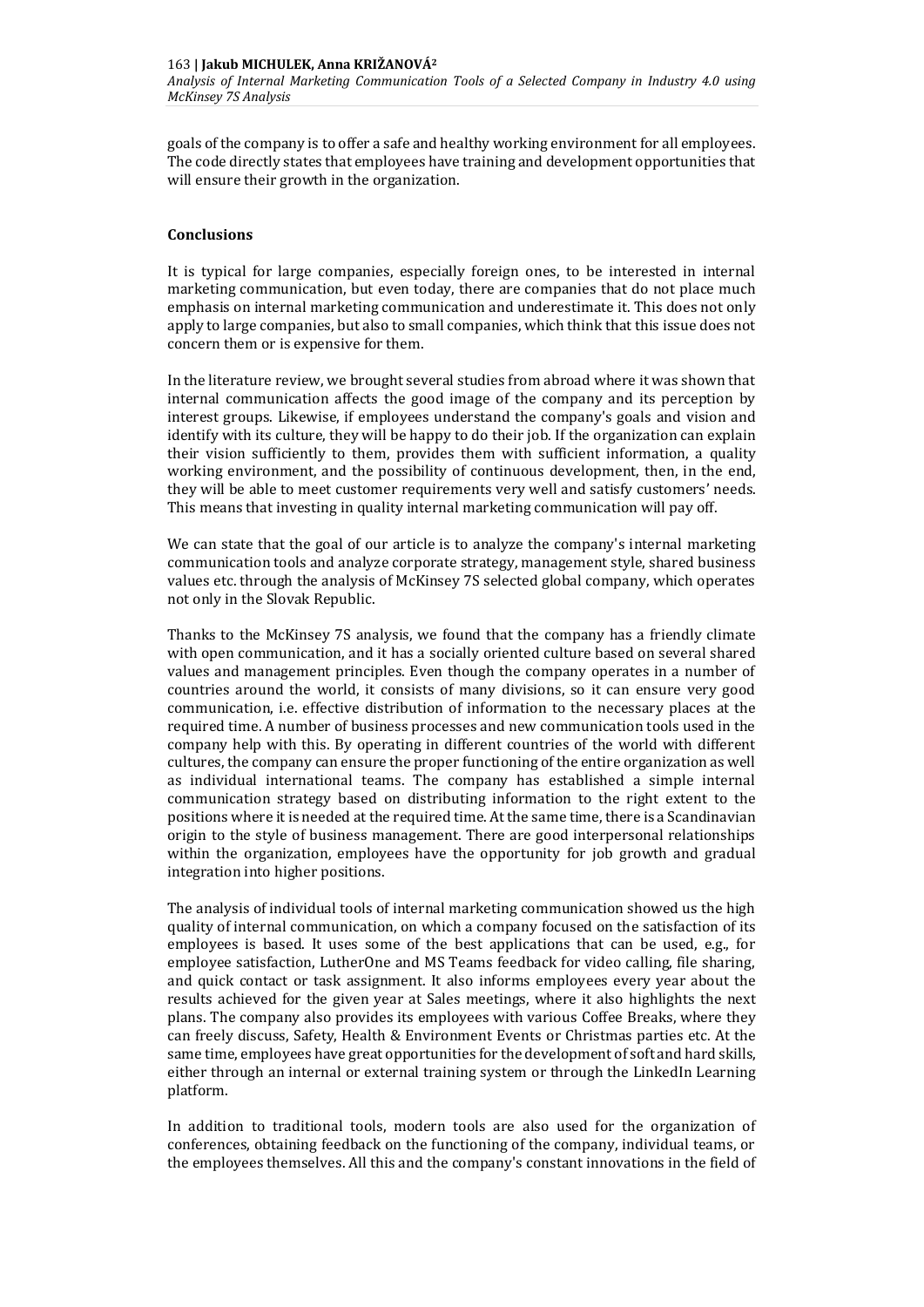internal operation, as well as the production are factors that help the company to achieve global success and constant progress.

The biggest benefit of this article is the summarization of literature, research from domestic and foreign authors, which deal with the issue of internal marketing communication. Also, using McKinsey 7S. we found out that companies operating in Scandinavian countries rely on a family, friendly atmosphere, open communication, and quality working conditions without the presence of unhealthy competition and its manifestations in the form of pathological relationships in the workplace such as mobbing or bossing. At the same time, they are based on the development their employees' skills and their gradual career growth.

We consider the limitations of this study to be that the research was carried out within one of the divisions located in the Slovak Republic and covering the whole of Central and Eastern Europe. In addition, the research was carried out for only one company, which means that the generalized conclusions may not apply to all Scandinavian companies. The fact that we only dealt with the categories of large companies can also be considered a limitation.

In the future, we plan to address the issue of internal marketing communication and expand this research to other companies in order to draw general conclusions for companies from northern European countries. Also, we would like to focus on research of internal marketing communication within companies operating in the Slovak Republic.

**Acknowledgments**: This paper is an output of scientific project VEGA no. 1/0032/21: Marketing engineering as a progressive platform for optimizing managerial decisionmaking processes in the context of the current challenges of marketing management.

#### **References**

- Adjani, M. I., & Satrya, A. (2020). Effects of internal communication to employer branding and employee retention mediated by employee engagement. In *Proceedings of the 35th International Business Information Management Association (IBIMA) Conference* (pp. 18015-18027). IBIMA.
- Al Samman, A. M., & Mohamaed, A. T. I. (2020). The mediating role of job satisfaction and affective commitment in the relationship between internal marketing practices and customer orientation. *International Journal of Organizational Analysis*, *29*(4), 847-872.<https://doi.org/10.1108/IJOA-06-2020-2254>
- Araujo, M., & Miranda, S. (2020). Multidisciplinarity in internal communication and the challenges ahead. *Corporate Communications: An International Journal*, *26*(1), 107-123.<https://doi.org/10.1108/CCIJ-01-2020-0012>
- Barykin, S., Kalinina, O., Aleksandrov, I., Konnikov, E., Yadiki, V., & Draganov, M. (2020). Personnel management digital model based on the social profiles' analysis. *Journal of Open Innovation: Technology, Market, and Complexity*, *6*(4), 1-20[. https:/](https://doi.org/10.3390/joitmc6040152) [/doi.org/10.3390/joitmc6040152](https://doi.org/10.3390/joitmc6040152)
- Chen, Q., Huang, R., Pak, K. Y., & Hou, B. (2020). Internal marketing, employee satisfaction and cultural congruence of Gulf airlines. *Tourism Review*, *76*(6), 1214-1227. <https://doi.org/10.1108/TR-06-2019-0266>
- De Bruin, L., Roberts-Lombard, M., & De Meyer-Heydenrych, C. (2020). Internal marketing, service quality and perceived customer satisfaction: an Islamic banking perspective. *Journal of Islamic Marketing*, *12*(1), 199-224. [https://doi.org/](https://doi.org/10.1108/JIMA-09-2019-0185) [10.1108/JIMA-09-2019-0185](https://doi.org/10.1108/JIMA-09-2019-0185)
- Finney, S. (2011). Stakeholder perspective on internal marketing communication: an ERP implementation case study. *Business Process Management Journal*, *17*(2), 311- 331. <https://doi.org/10.1108/14637151111122365>
- Guo, D., Li, M., Lyu, Z., Kang, K., Wu, W., Zhong, R. Y., & Huang, G. Q. (2021). Synchroperation in industry 4.0 manufacturing. *International Journal of Production*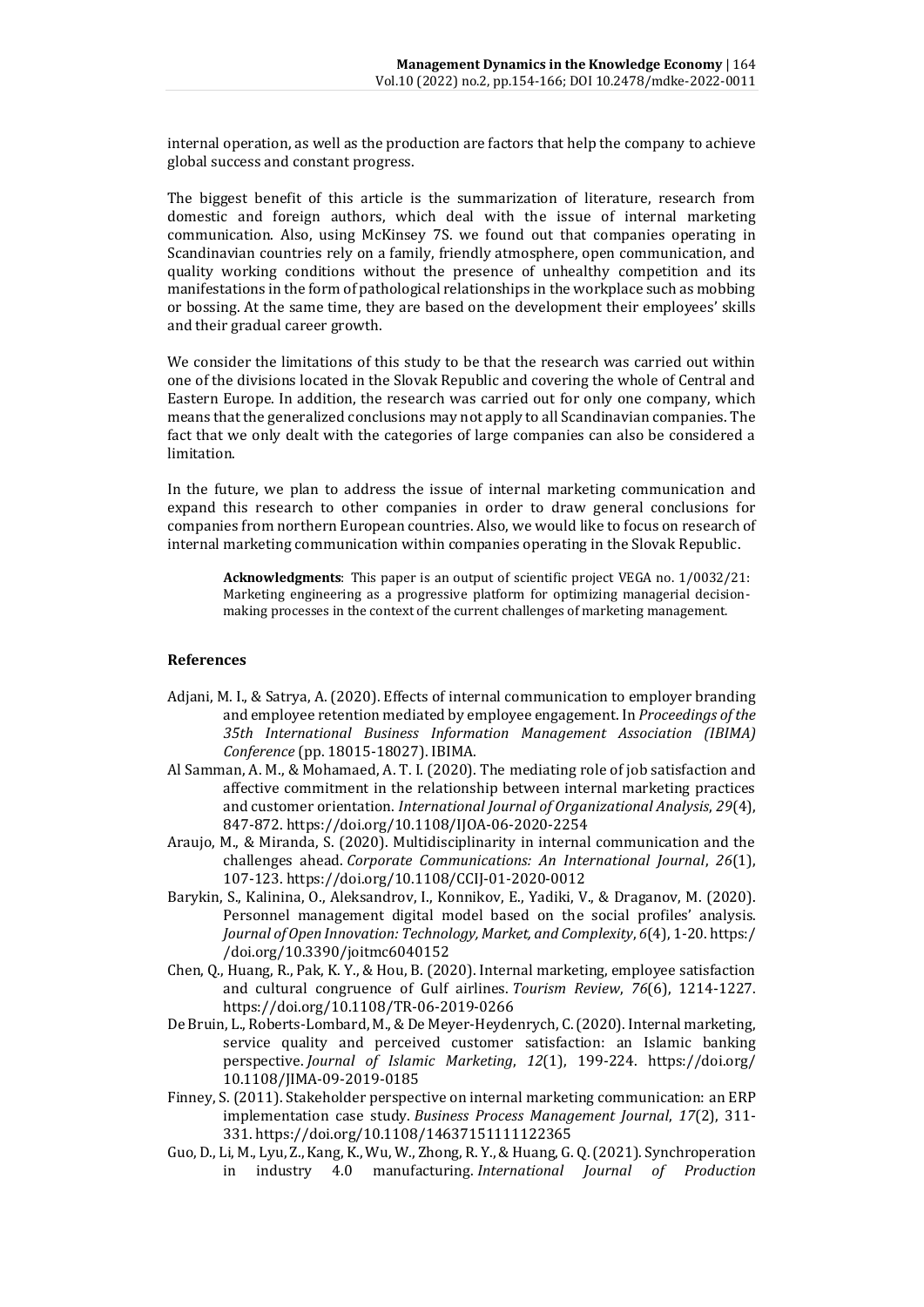*Economics*, *238*, 108171.<https://doi.org/10.1016/j.ijpe.2021.108171>

- Gwinji, W. A., Chiliya, N., Chuchu, T., & Ndoro, T., (2020). An application of internal marketing for sustainable competitive advantage in Johannesburg construction firms. *African Journal of Business and Economic Research*, *15*(1), 183-200.
- Hola, J., & Pikhart, M. (2014). The implementation of internal communication system as a way to company efficiency. *Ekonomie a Management*, *17*(2), 161-169*.* [https://](https://doi.org/10.15240/tul/001/2014-2-012) [doi.org/10.15240/tul/001/2014-2-012](https://doi.org/10.15240/tul/001/2014-2-012)
- Huang, Y. T. (2020). Internal marketing and internal customer: a review, reconceptualization, and extension. *Journal of Relationship Marketing*, *19*(3), 165- 181. <https://doi.org/10.1080/15332667.2019.1664873>
- Jakubiec, M. (2019). The importance of internal communication for management of an organisation. *Zeszyty Naukowe. Organizacja i Zarządzanie/Politechnika Śląska*, *134*(1), 47-62. https://doi.org[/10.29119/1641-3466.2019.134.4](http://dx.doi.org/10.29119/1641-3466.2019.134.4)
- Kanki, B. G. (2010). Communication and crew resource management. In B. G. Kanki, R. L. Helmeich & J. Anca (Eds.), *Crew resource management* (2nd ed., pp. 103-137). Academic Press. <https://doi.org/10.1016/B978-0-12-374946-8.10004-4>
- Kocaoglu, B., & Demir, E. (2019). The use of McKinsey's 7S framework as a strategic planning and economic assessment tool in the process of digital transformation, *Pressacademia*, *9*(25), 14-119. [http://doi.org/10.17261/Pressacademia.2019.](http://‌/‌doi.org/‌10.17261/‌Pressacademia.‌2019.%20‌1078) [1078](http://‌/‌doi.org/‌10.17261/‌Pressacademia.‌2019.%20‌1078)
- Krizanova, A., & Gajanova, Ľ. (2016). The importance of CSR implementation. *CBU International Conference Proceedings*, *4,* 515-519. [https://doi.org/10.12955/](https://doi.org/10.12955/cbup.v4.807) [cbup.v4.807](https://doi.org/10.12955/cbup.v4.807)
- Krizanova, A., Lăzăroiu, G., Gajanova, L., Kliestikova, J., Nadanyiova, M., & Moravcikova, D. (2019). The effectiveness of marketing communication and importance of its evaluation in an online environment. *Sustainability*, *11*(24), 7016. [https://](https://doi.org/10.3390/su11247016) [doi.org/10.3390/su11247016](https://doi.org/10.3390/su11247016)
- Lambovska, M., Sardinha, B., & Belas, J. (2021). Impact of COVID-19 pandemic on the youth unemployment in the European Union. *Ekonomicko-Manazerske Spektrum*, *15*(1), 55-63[. https://doi.org/10.26552/ems.2021.1.55-63](https://doi.org/10.26552/ems.2021.1.55-63)
- Lasi, H., Fettke, P., Kemper, H. G., Feld, T., & Hoffmann, M. (2014). Industry 4.0. *Business & Information Systems Engineering*, *6*(4), 239-242. https://doi.org[/10.1007/s115](https://doi.org/10.1007/s11576-014-0424-4) [76-014-0424-4](https://doi.org/10.1007/s11576-014-0424-4)
- Lindgreen, A., & Swaen, V. (2010). Corporate social responsibility. *International Journal of Management Reviews*, *12*(1), 1-7. [https://doi.org/10.1111/j.1468-2370.2009.](https://doi.org/10.1111/j.1468-2370.2009.00277.x) [00277.x](https://doi.org/10.1111/j.1468-2370.2009.00277.x)
- Liu, H. (2020). Research on library data management reform: discussion on McKinsey 7S System Thinking Model. In *Proceedings of the 6th International Conference on Information Management (ICIM)* (pp. 295-298). IEEE. https://doi.org[/10.1109/](https://doi.org/10.1109/ICIM49319.2020.244714) [ICIM49319.2020.244714](https://doi.org/10.1109/ICIM49319.2020.244714)
- Majerova, J., Gajanova, L., Nadanyiova, M., & Kolnhofer Derecskei, A. (2021). Intrinsic motivation sources as pillars of sustainable internal marketing communication in turbulent post-pandemic times. *Sustainability*, *13*(16), 8799. [https://doi.org/](https://doi.org/10.3390/su13168799) [10.3390/su13168799](https://doi.org/10.3390/su13168799)
- Manoli, A. E., & Hodgkinson, I. R. (2021). Exploring internal organisational communication dynamics in the professional football industry. *European Journal of Marketing*, *55*(11), 2894- 2916[. https://doi.org/10.1108/EJM-05-2019-0422](https://doi.org/10.1108/EJM-05-2019-0422)
- Michulek, J. (2021). Internal marketing communication of the global company in Slovak Republic. In *SHS Web of Conferences* (Vol. 129). EDP Sciences. [https://doi.org/](https://doi.org/10.1051/shsconf/202112902011) [10.1051/shsconf/202112902011](https://doi.org/10.1051/shsconf/202112902011)
- Muneeb, D., Tehseen, S., Amin, M., Kader, F., & Latif, K. F. (2020). Internal marketing strategies in United Arab Emirates higher education. *Journal of Enterprise Information Management*, *34*(6), 1798-1820. [https://doi.org/10.1108/JEIM-03-](https://doi.org/10.1108/JEIM-03-2020-0105) [2020-0105](https://doi.org/10.1108/JEIM-03-2020-0105)
- Nadanyiova, M., & Gajanova, L. (2020). The impact of corporate social responsibility on brand loyalty in the process of globalization. In *SHS Web of Conferences* (Vol. 74, p. 04017). EDP Sciences. <https://doi.org/10.1051/shsconf/20207404017>
- Onyeator, I., & Okpara, N. (2019). Human communication in a digital age: perspectives on